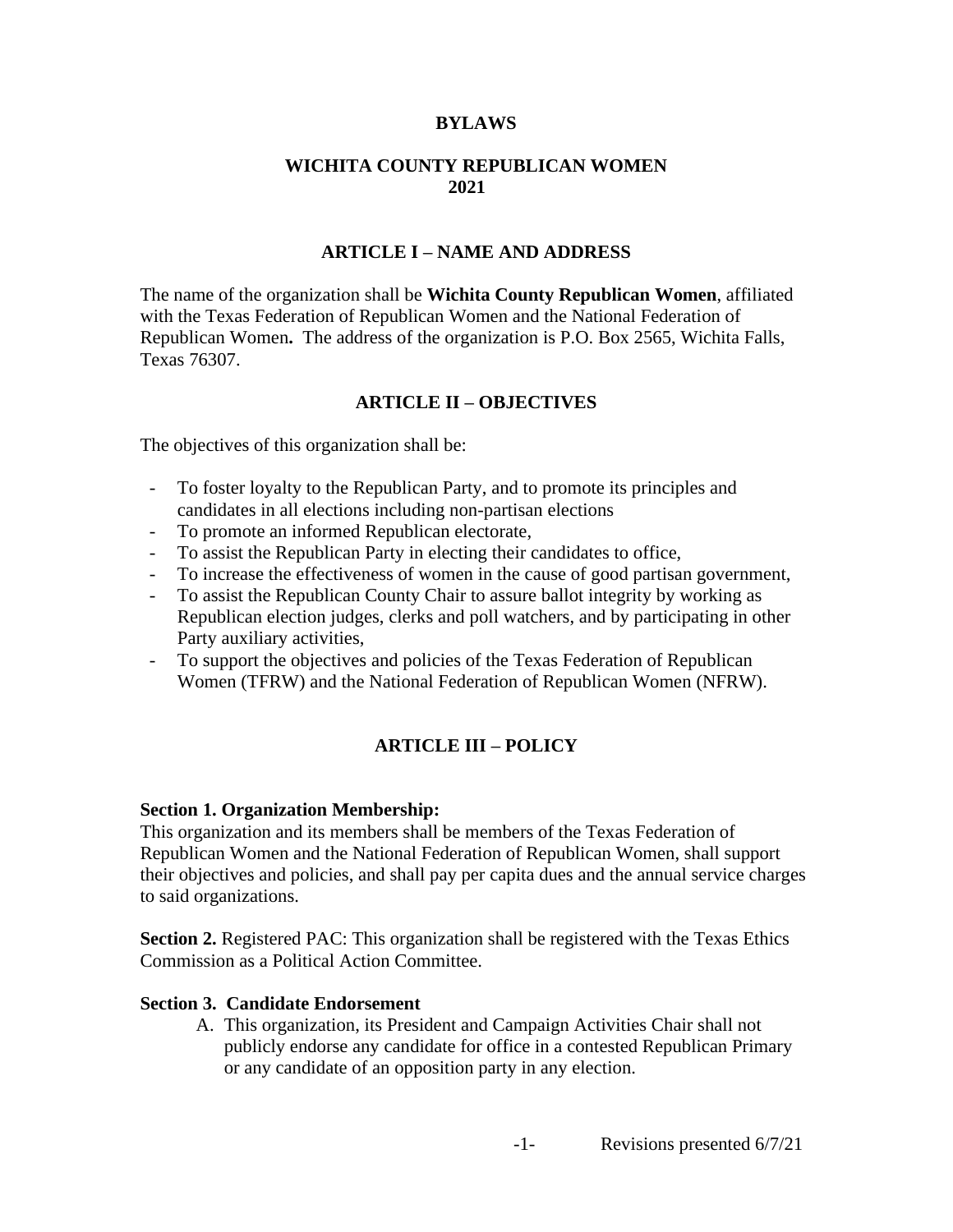B. Individual members of this organization, with the exception of the President and Campaign Activities Chairman, may volunteer and/or work for any candidate of their choice in contested Republican Primaries, but may not in the name of the organization. No candidate can use the TFRW logo in any political advertising and any political advertising shall contain the following disclaimer: "This endorsement is given by the individual(s) only not the Texas Federation of Republican Women."

# **Section 4. Endorsement Exemption**

This section pertains only to contests between Republican candidates for public office. Any officer of this organization who is a candidate or whose husband or family member is a candidate shall be exempt from the rules as stated in Article III. Section 3 but may not do so in the name of this club. Members with relatives who are opposition party candidates in any election shall not be granted this exemption.

## **Section 5. Controversial Issues**

This organization and its officers shall not issue statements or pass resolutions on controversial issues in the name of the organization without first polling its members and obtaining a two-thirds (2/3) written vote of approval of the total membership.

**Section 6. Delivery of Records:** All officers and committee chairmen and vice chairmen shall deliver all records, files, passwords, social media administrative rights, and properties of the Club to their successors before December 31 of the year in which she is retiring from office, or within days of leaving the position if earlier than December 31, unless otherwise directed by the Club President or Executive Committee. Failure to meet the deadlines may result in the termination of her membership by the club.

## **Section 7. Lobbying**

There shall be no lobbying with Legislators using the name of the Texas Federation of Republican Women by the local club or any individual member without the express permission of the Board of Directors of the Texas Federation of Republican Women.

**Section 8. Candidate Fairness:** After the end of the candidate filing period for any office and ending the day after the final election for that office, it is the policy of TFRW that all Republican candidates for that office shall be treated fairly and equitably. When one Republican candidate for an office is invited to speak at a Federation or local club meeting, then all Republican candidates for that office shall be offered equal presentation time at the same meeting or another meeting before the election.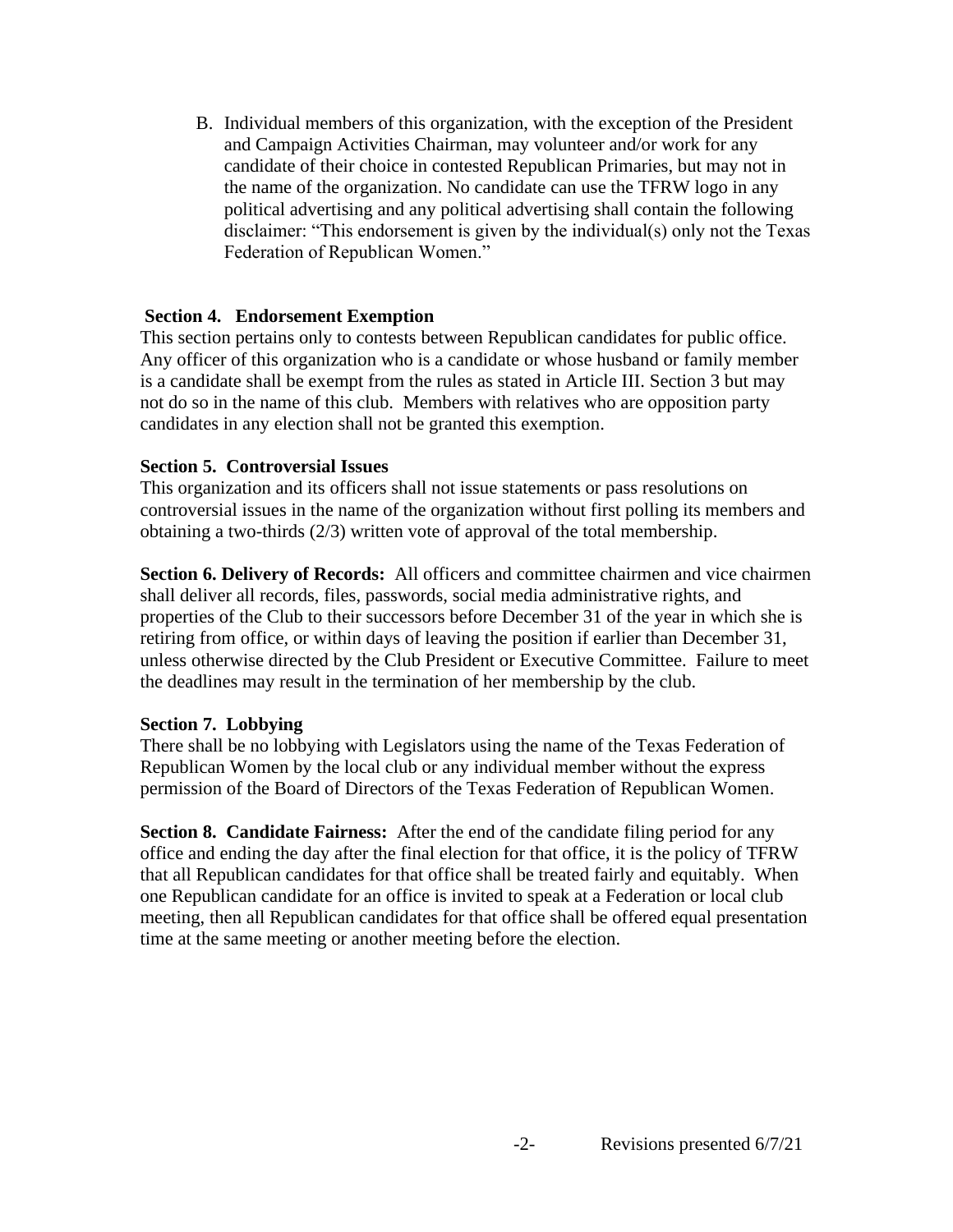# **ARTICLE IV – MEMBERSHIP**

## **Section 1. Eligibility**

Any person believing in the philosophy of the Republican Party and in the objectives of this organization may be eligible for membership. Any citizen of the United States shall be a registered voter to be eligible for membership.

# **Section 2. Types of Membership**

## **A. Primary Member**

- 1. A Primary Member is a woman who meets the eligibility requirements of this organization and pays the annual dues. She shall enjoy the full privileges of membership, including voting rights.
- 2. A Primary Member may be counted in one club only for the purpose of delegate representation to Federation State and National Conventions and this will be the only club in which she may hold office. Her dues and name shall be submitted to the Texas Federation of Republican Women from this club only

## **B. Associate Member**

- 1. Any woman who is a member of another federated local unit and who wishes to support this local unit may be eligible for Associate membership upon payment of the required dues. They will have no voting rights.
- 2. Any Republican man may be eligible for Associate membership upon payment of the required dues. They will have no voting rights.
- 3. Associate Members cannot hold office or vote in this organization, may not be listed on the roster to TFRW, nor can they be counted for the purpose of determining the number of delegates to TFRW or NFRW meetings or conventions, and dues will not be sent to TFRW.

## **C. Young Affiliate**

- 1. A Young Affiliate is any person age thirteen through seventeen who wishes to be affiliated with this local Republican unit by paying the required annual dues. They will have no voting rights
- 2. A Young Affiliate cannot hold office or vote in this organization; may not be listed on the roster to TFRW; cannot be counted for purposes of determining the number of delegates to TFRW or NFRW conventions; and dues will not be sent to TFRW.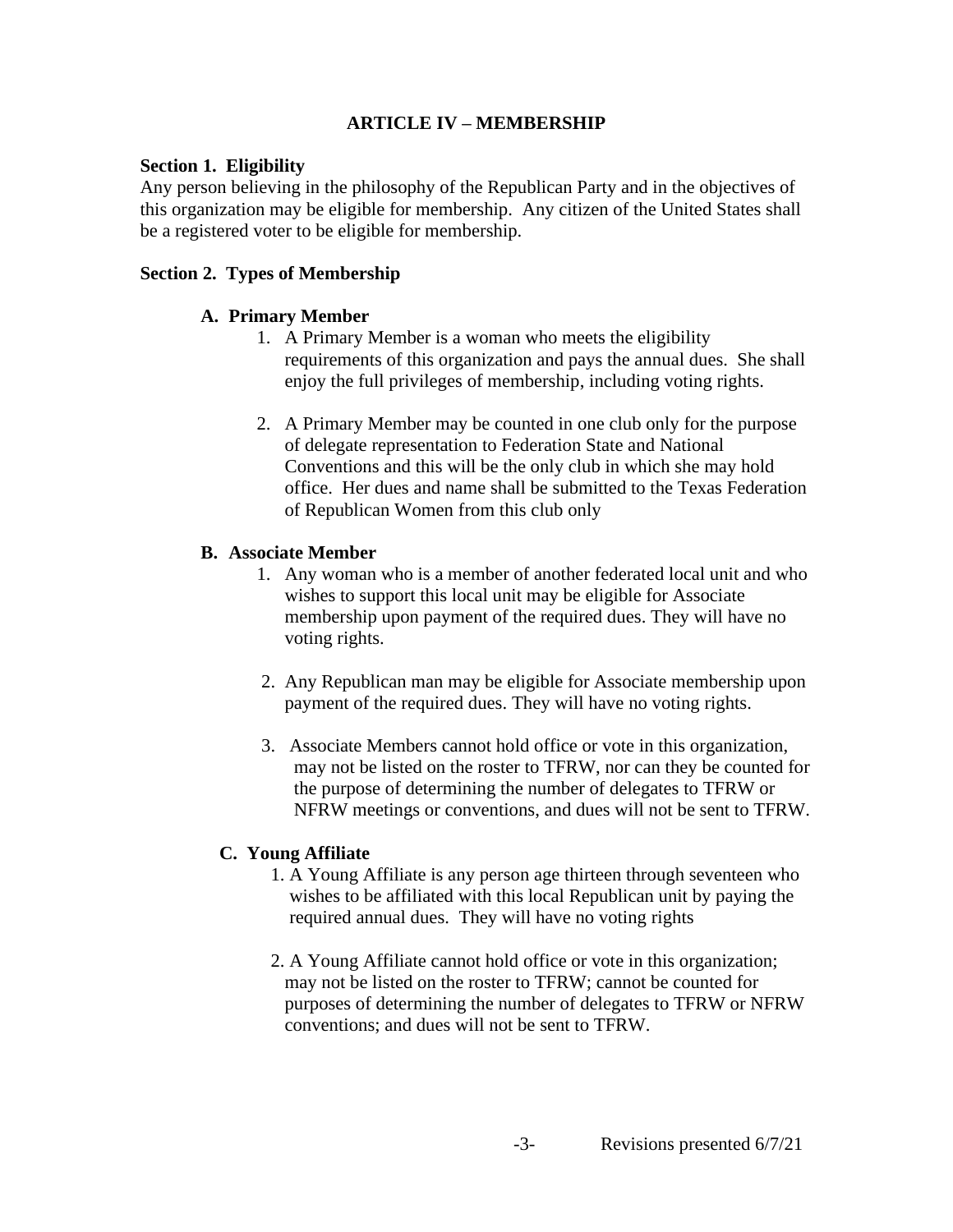## **ARTICLE V – OFFICERS & EXECUTIVE COMMITTEE**

### **Section 1. Officers**

The officers of this organization shall be President, Vice-President, Secretary and Treasurer. Each of these officers will serve a one year term and may serve two consecutive terms. Any terms longer than two years will require a majority approval from the Executive Committee.

## **Section 2. Duties of Officers**

## **A. President**

Shall preside at all meetings of the organization and the Executive Committee; `shall appoint chairmen of all standing and special committees with approval of the Executive Committee; shall appoint a parliamentarian; shall serve exofficio on all committees except the Nominating Committee and Finance Committee as stated in Article VI Section 4; and shall have general supervision of the work of the organization.

## **B. Vice President**

Shall perform the duties of the President whenever the President is absent or otherwise unable to serve; shall be an ex-officio member of all committees except the Nominating Committee as stated in Article VI Section 4; and shall perform such other duties as the President may designate.

## **C. Secretary**

Shall keep a factual and unbiased record of the proceedings of all meetings of the organization and the Executive Committee; shall prepare the correspondence of the organization; shall have custody of all records thereto; shall serve on the Finance Committee; and shall perform such additional duties as may be required of the office.

## D. **Treasurer**

Shall receive and be custodian of all funds of the organization; shall pay all bills upon authorization by the President; shall keep an account of all monies received and disbursed; shall give a report at each regular meeting of the organization to the membership; and shall serve as chairman of the Finance Committee. She shall submit her financial records to the Finance Committee for an end-of-year review no later than December 31. The Treasurer will also serve as the PAC Treasurer unless a separate PAC Treasurer is named.

## **E. Pac Treasurer**

Shall be registered with the Texas Ethics Commission and shall submit all reports required by the TEC in a timely manner. There is no term limit on the PAC Treasurer position, although she is elected at each election cycle.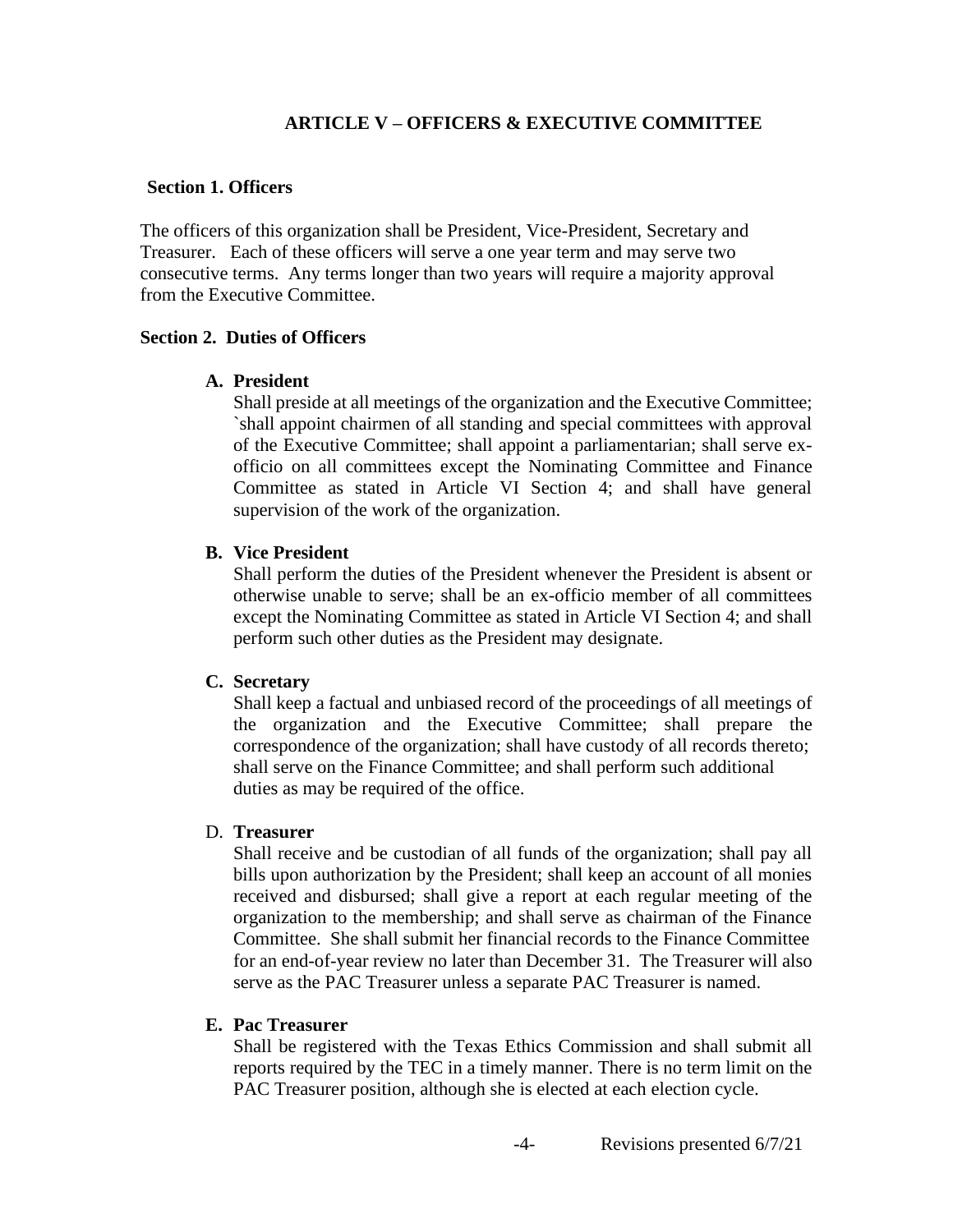### **Section 3. Executive Committee**

The Executive Committee shall consist of the elected officers, the immediate Past-President who shall serve as advisor, the Chairmen of the Standing Committees and the Parliamentarian. If not serving in another capacity as an Executive Committee member, the Republican County Chair or his/her designate, shall serve as an ex-officio member. All officers and committee chairmen shall have voted in the immediate past Republican primary.

### **Section 4. Duties of the Executive Committee**

The Executive Committee shall have the authority to transact any necessary business between meetings; to make recommendations as to policies of the organization; to advise the President; and to fill vacancies that occur between elections by a two-thirds (2/3) vote of the Executive Committee Members present and voting with the exception of a vacancy in the Presidency, in which case the Vice-President shall assume the office of President and the Executive Committee shall elect a Vice-President as stated herein. The Executive Committee shall meet once a month.

## **ARTICLE VI – COMMITTEES**

### **Section 1. Standing Committees & Chairmen**

The Standing Committees shall include: Campaign Activities, Program, Membership, Legislative, Public Relations, and PAC. Chairmen of these committees shall be appointed by the President, shall serve on the Executive Committee, and may serve in more than one capacity. The President shall add other standing committees if needed such as Special Events, Ways & Means, Newsletter, etc.

#### **Section 2. Duties of Standing Committees**

Standing Committees shall outline programs for action in their respective fields for consideration and adoption by the Executive Committee; shall report to the club at the regular meeting or as ordered by the President, and shall carry out such other duties as prescribed by the Executive Committee.

## **A. Campaign Activities**

 Shall organize all activities of this club which support the election of Republican candidates for any office when not opposed for that office by another Republican candidate.

## **B. Legislative**

Shall keep the membership informed of any State or Federal legislation on which individual members, or the club as a whole, may wish to take action.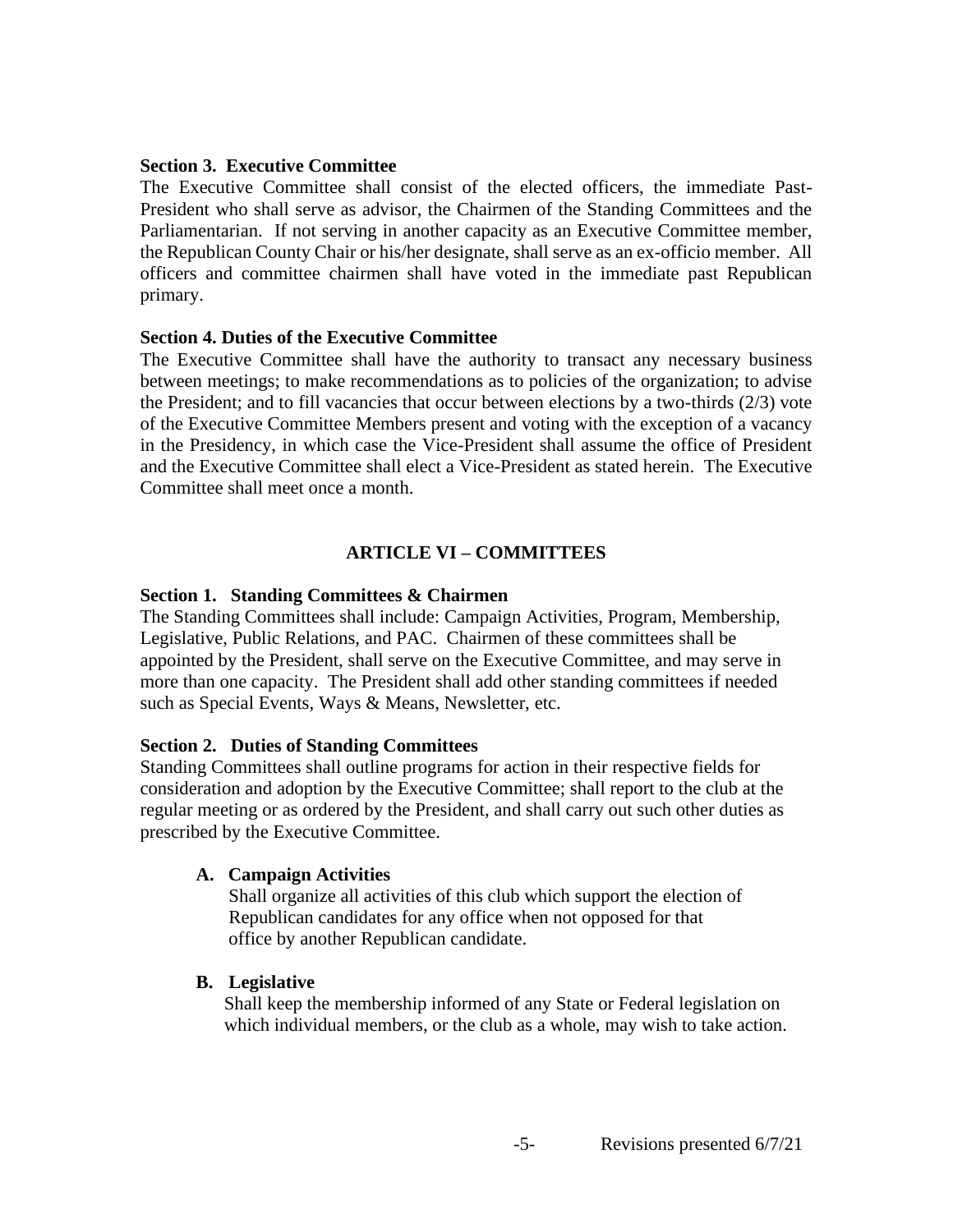# **C. Membership**

Shall maintain a roster of current and prospective members and actively recruit new members.

# **D. Political Action**

The Political Action Committee shall follow the PAC Standing Rules as adopted by the TFRW and will abide by the Texas Election Laws and the opinions issued by the Texas Ethics Commission. The Political Action Treasurer will be registered with the TEC and file all reports to them in a timely manner. Any and all distribution of PAC funds shall be approved by the Executive Committee. Every member of the Wichita County Republican Women's organization is a member of this committee.

# **E. Program**

Shall plan all programs for each general meeting of the membership.

# **G. Public Relations**

Shall maintain club social media and website on behalf of the organization and notify the media about Regular meetings and special events.

# **Section 3. Special Committees and Chairmen**

Special Committees shall include the Finance Review, Nominating and Finance. Other special committees may be appointed by the President with the approval of the Executive Committee.

# **Section 4. Duties of Special Committees**

Special Committees shall outline programs in their respective fields for consideration and adoption by the Executive Committee. These committees shall be formed only for the duration of their service and shall report to the club at the regular meeting or as ordered by the President.

# **A. Finance Review Committee**

The Finance Review Committee shall review the books by December 31 of the fiscal year and shall submit its report to the new Executive Committee prior to the regular meeting in January. Both prior and new Treasurers shall be present at the financial review.

# **B. Nominating Committee**

A Nominating Committee of not less than three (3) and not more than five (5) and at least one alternate, least two (2) of whom shall not be a member of the Executive Committee, shall be elected by the membership no later than the September meeting. The Nominating Committee shall elect its Chairman from one of its own members and shall report one nominee with prior consent for each office at the next meeting. The President and Vice-President shall not serve on this committee.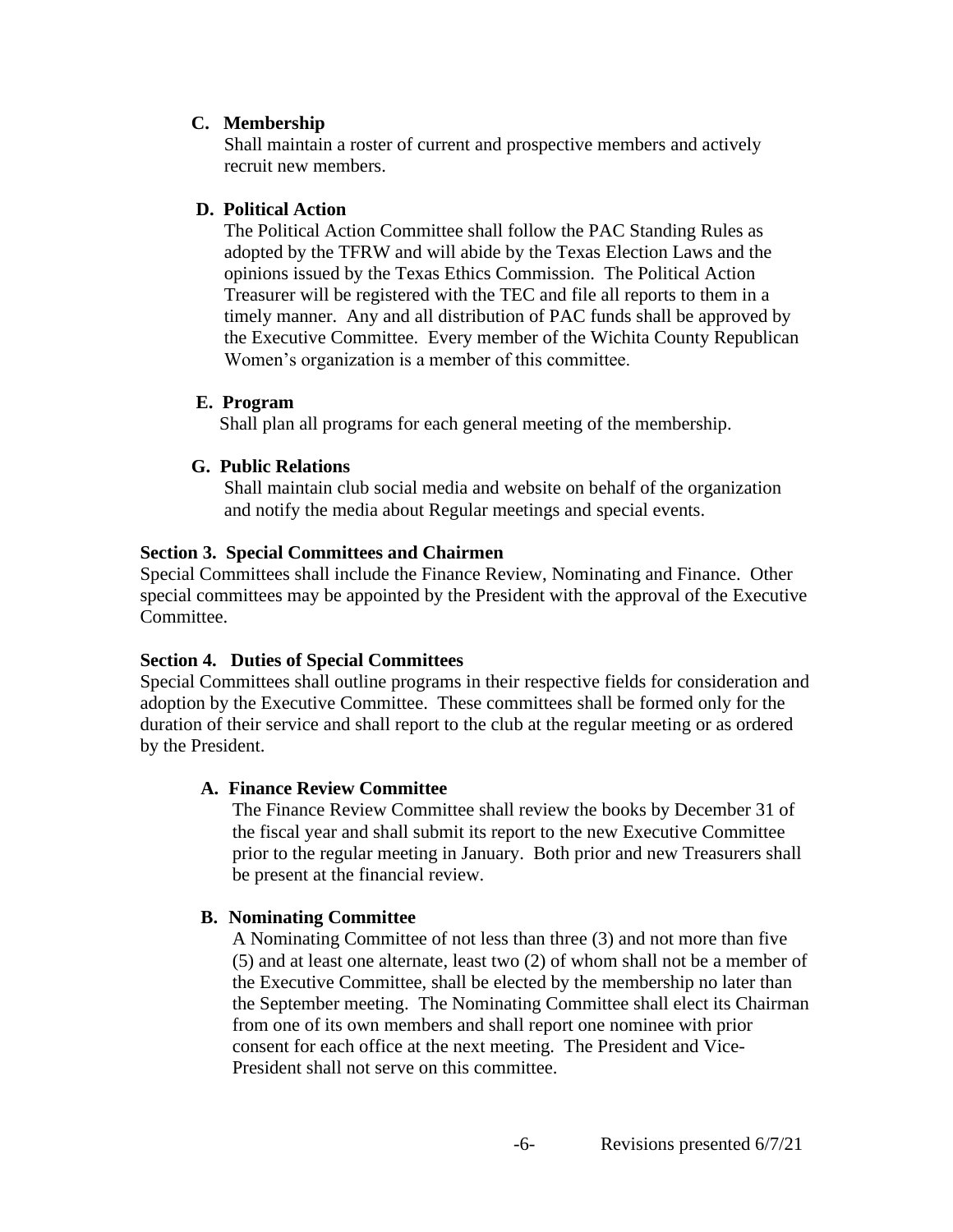## **C. Finance Committee**

The Treasurer shall serve as Chairman of this Committee. The President, Vice-President, Secretary and PAC Chairman shall also serve as voting members. The committee shall draw up a proposed budget for each fiscal year and submit it the membership for approval

# **ARTICLE VII – ELECTIONS & TERM OF OFFICE**.

# **Section 1. Elections**

Elections shall be held no later than the *October* meeting, and nominations from the floor shall be allowed with prior consent of the nominee. To be eligible to vote, a member must have paid all dues and been a member for at least one month prior to the election*.*  Election may be by voice vote where there is only one candidate for an office and by written ballot if more than one candidate. A plurality vote shall elect. There shall be no absentee or proxy voting.

## **Section 2. Installation**

Officers shall be installed at the last meeting of each year.

# **ARTICLE VIII – MEETINGS**

# **Section 1. Annual Meeting**

The Annual Meeting of this organization shall be held in the fall.

# **Section 2. Regular Meetings**

The regular meeting shall be held monthly unless otherwise ordered by the Executive Committee, provided that there shall be no less than five (5) regular meetings per annum.

# **Section 3. Special Meetings**

Special meetings shall be held at the call of the president or upon the request of 15% of the membership. The purpose of the meeting shall be stated in the call and no other business shall be considered at the special meeting except that stated in the call of the meeting. Notice of any such special meeting must be sent five (5) days prior to the meeting.

## **Section 4. Regular Meetings of the Executive Committee**

Meetings of the Executive Committee shall be once a month with the specific date called at the discretion of the President.

# **Section 5. Special Meetings of the Executive Committee**

Special meetings of the Executive Committee may be called by the President or upon the request of a majority of the members of the Executive Committee; the purpose of the meeting to be stated in the call and no other business shall be transacted. Notice of any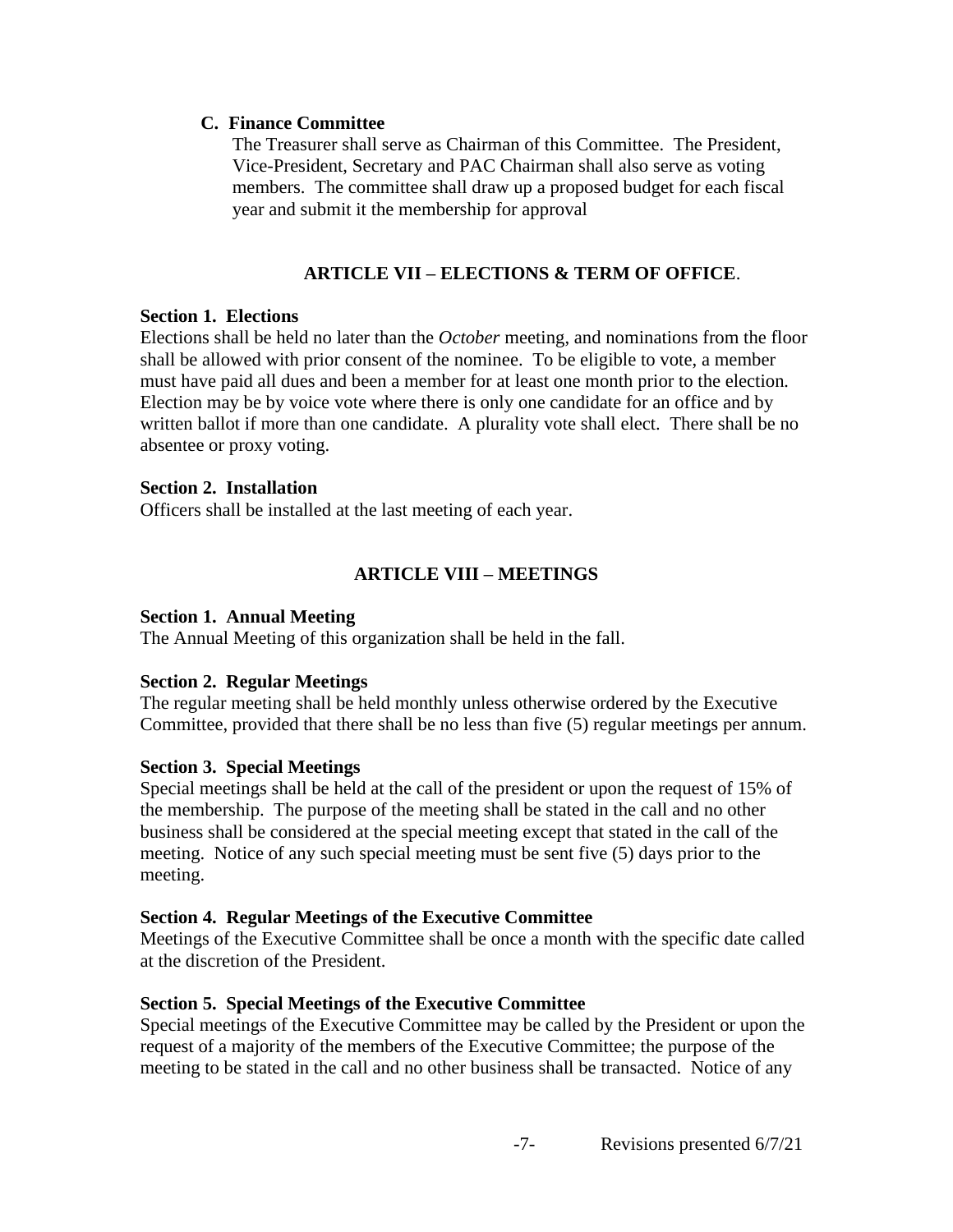special meeting of the Executive Committee must be sent five (5) days prior to the meeting.

# **ARTICLE IX – DUES**

## **Section 1. Fiscal Year**

The fiscal year of this organization shall be from January 1 through December 31.

### **Section 2. Membership Dues**

The membership dues for each class of membership shall be proposed by the Executive Committee for approval by the membership each year.

### **Section 3. Annual Service Charges**

The organization shall also pay the annual service charges required by TFRW and NFRW by December 31st.

## **ARTICLE X – REPRESENTATATION**

## **Section 1. Biennial State Convention Representation**

The organization may be represented at the Biennial State Convention by one delegate and one alternate for each ten (10) members and an additional delegate and alternate for a remainder of six (6) to (9) members. Delegates and alternates to the Convention of the Texas Federation of Republican Women (TFRW) shall be elected no later than the *June* meeting.

## **Section 2. Biennial National Convention Representation**

This organization may be represented at the Biennial National Convention by one delegate and one alternate. The delegate and alternate to the NFRW Convention shall be elected no later than the August meeting.

# **ARTICLE XI – QUORUM**

## **Section 1. Quorum for Regular Meeting**

A quorum for a meeting of this organization shall be ten-percent (10%) of the members.

## **Section 2. Quorum for Executive Committee**

A quorum for a meeting of the Executive Committee shall be a majority of the Executive Committee.

## **Section 3. Electronic Voting by Executive Committee**

If an issue arises between regular Executive Committee meetings requiring a vote of the Executive Committee, this may be done through email, initiated by the President.